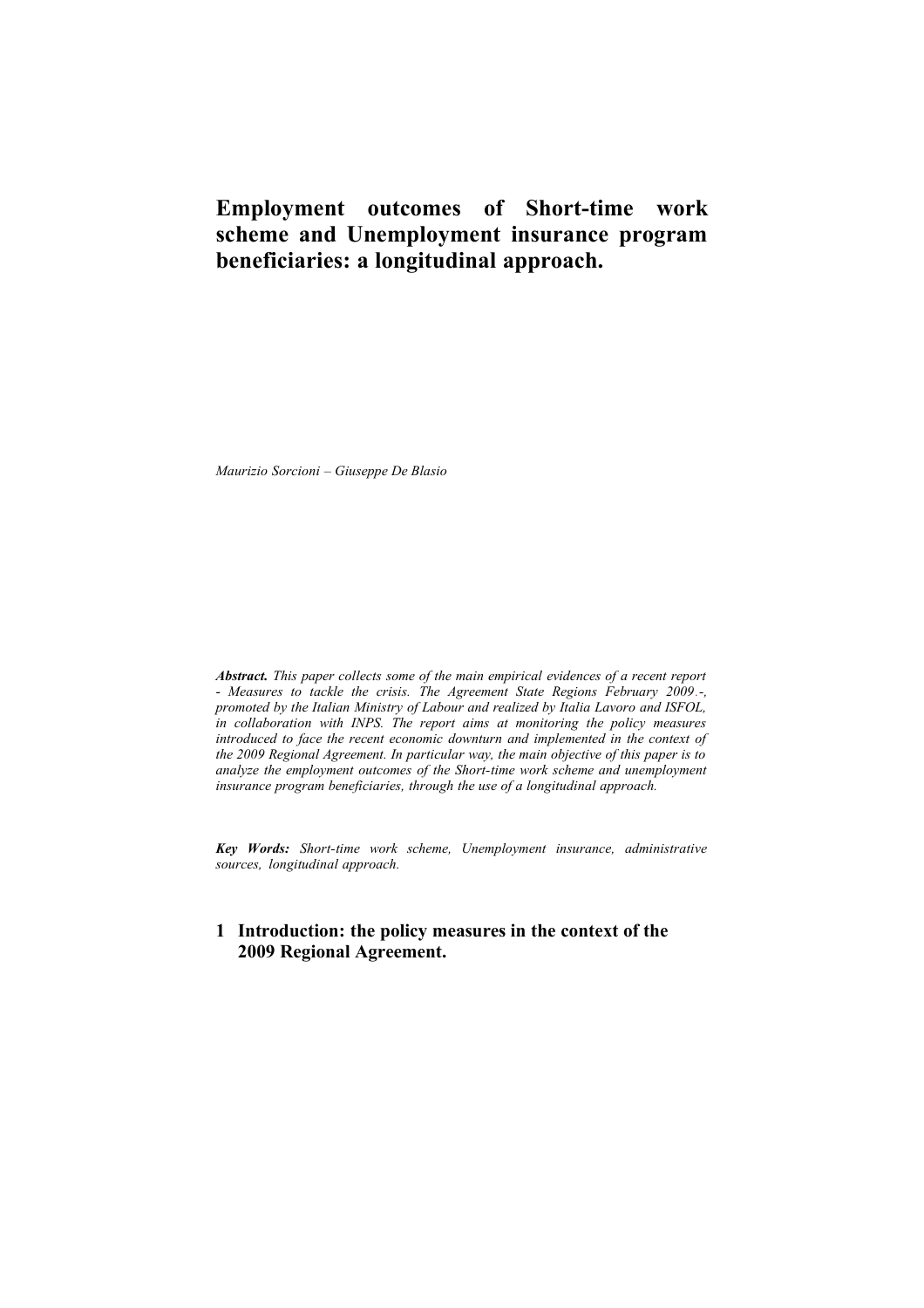The recent report of the Ministry of Labour, - *Measures to tackle the crisis. The Agreement State Regions February 2009 -* realized by Italia Lavoro and ISFOL, in collaboration with INPS, aims at monitoring the policy measures introduced to face the recent economic crisis, in the context of the 2009 Regional Agreement.

More specifically, the study addresses to analyze the evolution of the active and passive labour programmes envisaged by the Agreement and implemented during the period 2009-2011. It includes an analysis of the number of beneficiaries in derogation (*beneficiaries of* Wage compensation fund in derogation, i.e. *Cassa Integrazione in deroga – hereafter CIGD - and Mobility allowance, i.e. Mobilitá* ) and the level of their participation in policy measures promoted by the Regions, with the aim to provide an exhaustive description of the economic resources derived from the national, regional and European (*ESF*) funds.

The most innovative aspect of the analysis is the use of two administrative data sources. The first one is represented by the National System of Income Support Scheme Beneficiaries (*hereafter, SIP*), realized by the National Institute for Social Security (*INPS*). The second one is the System of Compulsory Communications (*hereafter, CC*). It contains all information about the Italian labour market inflows and outflows. As a matter of fact, hires, separations and modifications of job contracts should be notified by employers to the Ministry of Labour and CC records details of these information.

The statistical use of these sources allow to observe the evolution of the main characteristics of the 2009 Regional Agreement programme beneficiaries. Through a longitudinal analysis we provide a first preliminary attempt to assess the effectiveness of these programmes.

This paper is divided in two parts. The first deals with the temporarily laid off workers that receive an income support (*Wage compensation fund in derogation*). In this section we monitor the change of beneficiaries' employment status during a 12 month period, on the basis of SIP dataset. Two different cohorts of beneficiaries are considered: individuals who receive the income support during 2009 and those that receive the benefit during 2010. Both cohorts are followed in order to detect three possible conditions: a) permanence in the same status (*suspended workers*); b) transition from the suspension condition to the unemployment status (*unemployment or mobility);* c) transition from the suspension condition to the employment status (*employment*).

The focus of the second part of this paper is on the cohort of 2009 beneficiaries of Mobility allowance in derogation (*Mobilitá in deroga*). In this case, the aim is to estimate the number of those individuals that receive at least one job experience in the 24 months after the beginning of the treatment.

In the first section the comparison between the employment outcomes of 2009 and 2010 participants is useful since it offers some preliminary evidences about the effects of the 2009 Regional Agreement. Indeed, the policy measures introduced in 2009, after a starting phase, became effective in 2010. This means that we can consider differences in the employment outcomes between these two cohorts as a partial and indirect effect of the policy measure introduction.

On the other hand, the second phase of the analysis exploits the linkage with the CC and SIP, managed by the Italian Ministry of Labor, with the purpose to follow the beneficiaries of Mobilitá and evaluate their employment outcomes in the 24 months

after the beginning of the treatment. In this case, we distinguish between ordinary and in derogation beneficiaries by highlighting the differences between the two categories.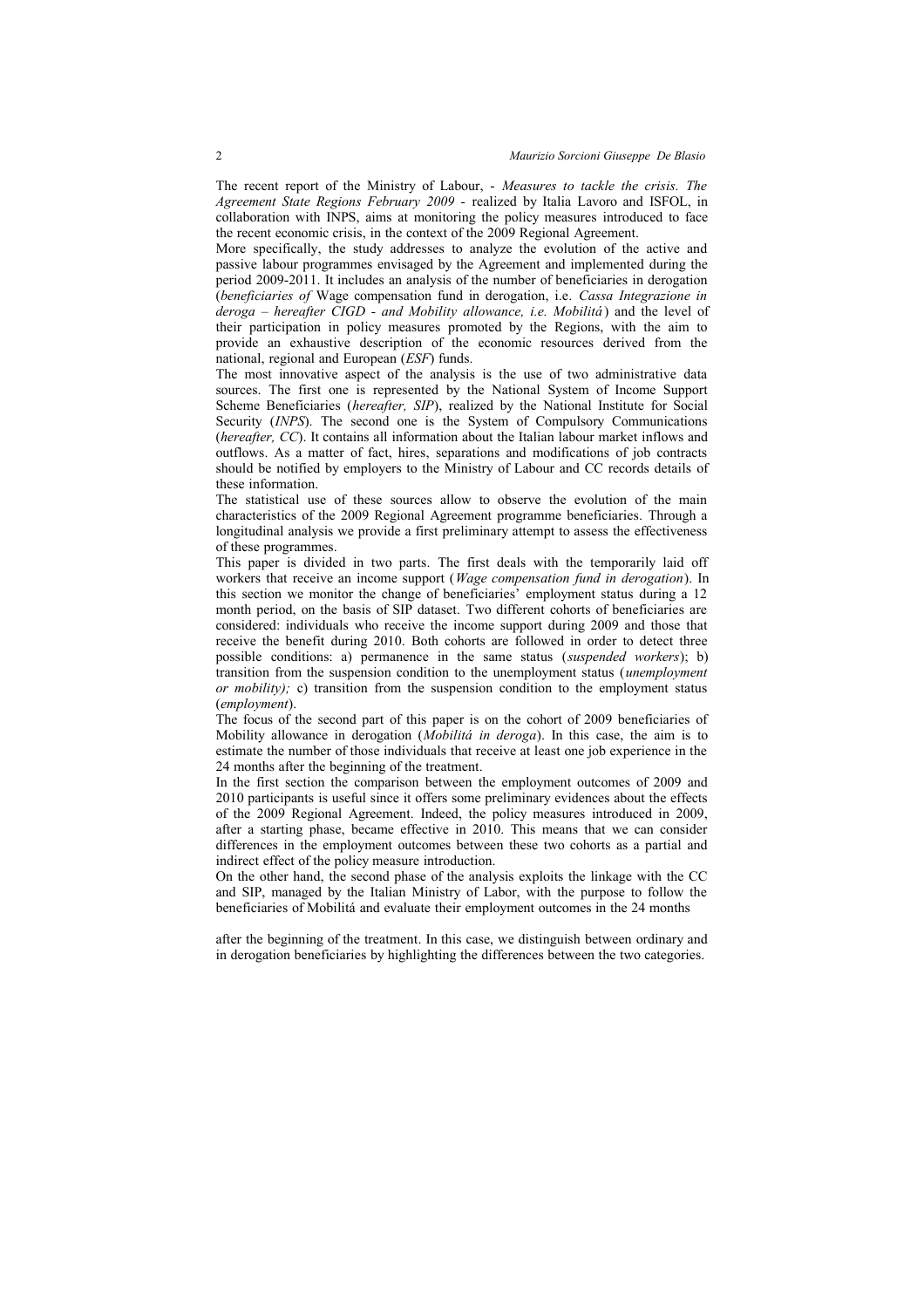#### *Employment outcomes of Short-time work scheme and Unemployment insurance program beneficiaries: a longitudinal approach* 3 *1.1 The longitudinal analysis results*

In this paragraph, we analyse the longitudinal analysis of the two cohorts of temporarily laid-off workers, represented by the beneficiaries of Wage compensation fund in derogation (*Cassa Integrazione in deroga)*. The first consists of 135,000 workers who receive the treatment in 2009, while the second is represented by 209,000 workers that receive the treatment in 2010.

The results are shown in Table 1. The first panel is relative to the 2009 beneficiaries, while the second refers to the 2010 beneficiaries. The share of workers that after the first treatment disappear from the system is reported in the first column (A). The absence of these workers from the system means that they start working.

The second and third column report the share of workers that remain in the same status after 12 months. Hence, they continue to receive the same type of treatment. In this case, we distinguish between Cassa Integrazione in deroga (B), Cassa integrazione straordinaria (*Wage compensation special fund*) and other forms with unemployment benefits (C) (art.19 of 2/2009 Law).

The following three columns are referred to the share of workers that after 12 months from the first treatment receive an unemployment benefit. In particular way, (D) reports the share of workers in Mobilitá in deroga, (E) is the share of workers in Mobilitá ordinaria (*ordinary Mobility allowance*) and finally (F) shows the share of workers that receive an ordinary unemployment benefit (*Indennitá di disoccupazione*). These three categories collect those workers that can be considered formally laid off.

The number of laid off workers is important since it provides a further element to assess the effective rule of the *Cassa Integrazione in deroga*. As a matter of fact, the dismissal represents a failure of this measure in preserving jobs.

Furthermore, the division of the results according with the number of hours of the *Cassa Integrazione* permits to highlight the validity of the programmes, in relation to the different type of the entrepreneur's crisis.

Despite of the progressive worsening of the crisis, the share of workers in CIGD no longer present in the archive SIP during the 12 months after the first treatment raises in the biennium 2009-2010 from 36.4% to 42.6%.

*Table 1: Longitudinal analysis on CIGD workers who complete the first treatment in 2009 and in 2010. Percentage values for status at 12 months*

| Duration classes<br>of CIGD<br>in hours |                             | CIGD workers who complete the first treatment in 2009. Percentage values<br>for status at 12 months<br>$(N = 135.061)$ |  |  |                                  |  |  |               |  |
|-----------------------------------------|-----------------------------|------------------------------------------------------------------------------------------------------------------------|--|--|----------------------------------|--|--|---------------|--|
|                                         | No longer<br>present in the | re-suspended                                                                                                           |  |  | unemployment allowance<br>Totale |  |  |               |  |
|                                         | SIP(A)                      |                                                                                                                        |  |  |                                  |  |  | $\frac{0}{0}$ |  |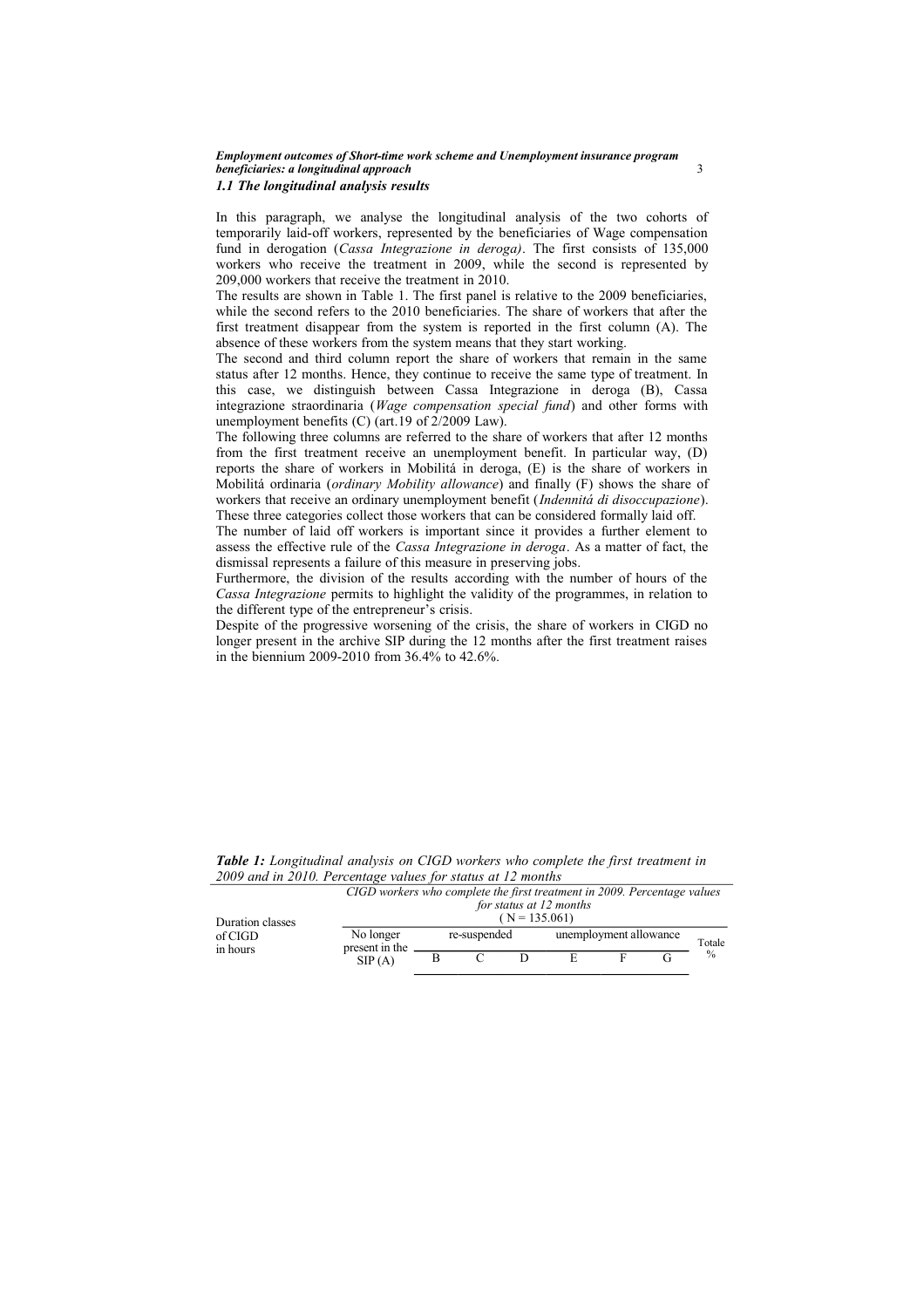| $100\%$ (zero hours)  | 25,39 | 37.81 | 11.78 | 1.45 | 14.06 | 2,45 | 7.06 | 100 |
|-----------------------|-------|-------|-------|------|-------|------|------|-----|
| From 75% to 99%       | 32,77 | 35.23 | 9.29  | 2.71 | 14.92 | 2,18 | 2.9  | 100 |
| From $50\%$ to $74\%$ | 34.49 | 40.26 | 8.29  | 3.59 | 10.99 | 1.19 | 1.19 | 100 |
| Form $25\%$ to $49\%$ | 41,2  | 39.91 | 7.06  | 3.96 | 6.79  | 0.68 | 0.41 | 100 |
| No more than 24%      | 49,31 | 36.59 | 6.69  | 3.23 | 3.53  | 0.4  | 0.25 | 100 |
| Total cohort          | 36,46 | 38,22 | 8,62  | 3,02 | 9.92  | 1,36 | 2,4  | 100 |

Duration classes of CIGD in hours *CIGD workers who complete the first treatment in 2010. Percentage values for status at 12 months*  $\frac{(N = 209.923)}{re-suspended}$ No longer present in the  $SIP(A)$ unemployment allowance Totale  $\frac{0}{6}$ B C D E F G 100% (zero hours) 27,14 28,91 13,86 0,73 11,63 2,70 15,03 100

| $100/0$ (ZCIO HOULS) |       |       |       |      |       |      |      |     |
|----------------------|-------|-------|-------|------|-------|------|------|-----|
| From 75% to 99%      | 36,09 | 28.37 | 11.94 | 1.44 | 14.67 | 2.79 | 4.69 | 100 |
| From 50% to 74%      | 40.67 | 29.55 | 11.47 | 3.44 | 11.27 | 1.50 | 2.10 | 100 |
| Form 25% to 49%      | 46,97 | 31.03 | 8.84  | 4.74 | 6.61  | 0.85 | 0.95 | 100 |
| No more than 24%     | 55,95 | 26.96 | 6.88  | 5.50 | 3.70  | 0.57 | 0.43 | 100 |
| Total cohort         | 42.67 | 29.03 | 10.22 | 3,47 | 8.76  | 1.52 | 4.33 | 100 |

*Source: Italia Lavoro and ISFOL on data INPS and Ministero del Lavoro*

*Legend*<br>*A*) *W*<br>*B*) *W* 

A) Workers no longer in the SIP (reintegrated);<br>B) Workers present in SIP with a new treatment of Wage compensation fund in derogation (CIGD)<br>C) Workers in SIP with a new treatment of Wage compensation fund not in derogati

*D) Workers present in SIP with other treatments of suspension*

E) Workers present in SIP with an unemployment Mobility in derogation allowance, (Mobilità in deroga)<br>F) Workers present in SIP with unemployment ordinary mobility allowance, (Mobilità Ordinaria)

G) *Workers present in SIP with an unemployment allowance, (Indennità di disoccupazione)* 

The share of beneficiaries of a further temporarily laid-off treatment decreases from 49,8% in 2009 to 42,7% in 2010. The share of dismissed workers raises of one percentage point, passing from 13,6% to 14,6%.

Although this percentage difference is slight, it is interesting to observe that the recent crisis determines an increase in the share of reinstated workers and a decrease in the share of suspended workers, while the percentage of laid-off workers remains essentially the same.

These evidences seem to confirm that investments in active policy measures realized in the context of the 2009 Regional Agreement have encouraged a correct utilization of CIGD, preserving firms from collective dismissal and favouring workers' reinstatement.

Obviously the duration of the wage compensation fund in derogation (i.e. hours of "suspension" referred to workers involved) affects the results: the lower the number of suspension hours, the greater the likelihood of return to the company. For workers at "zero hour" (those most at risk of dismissal for companies in crisis) the percentage of those being resettled grows from 25.4% of the cohort in 2009 to 27.1% of that of 2010 and the share of reinserted is clearly superior in all the different classes of duration.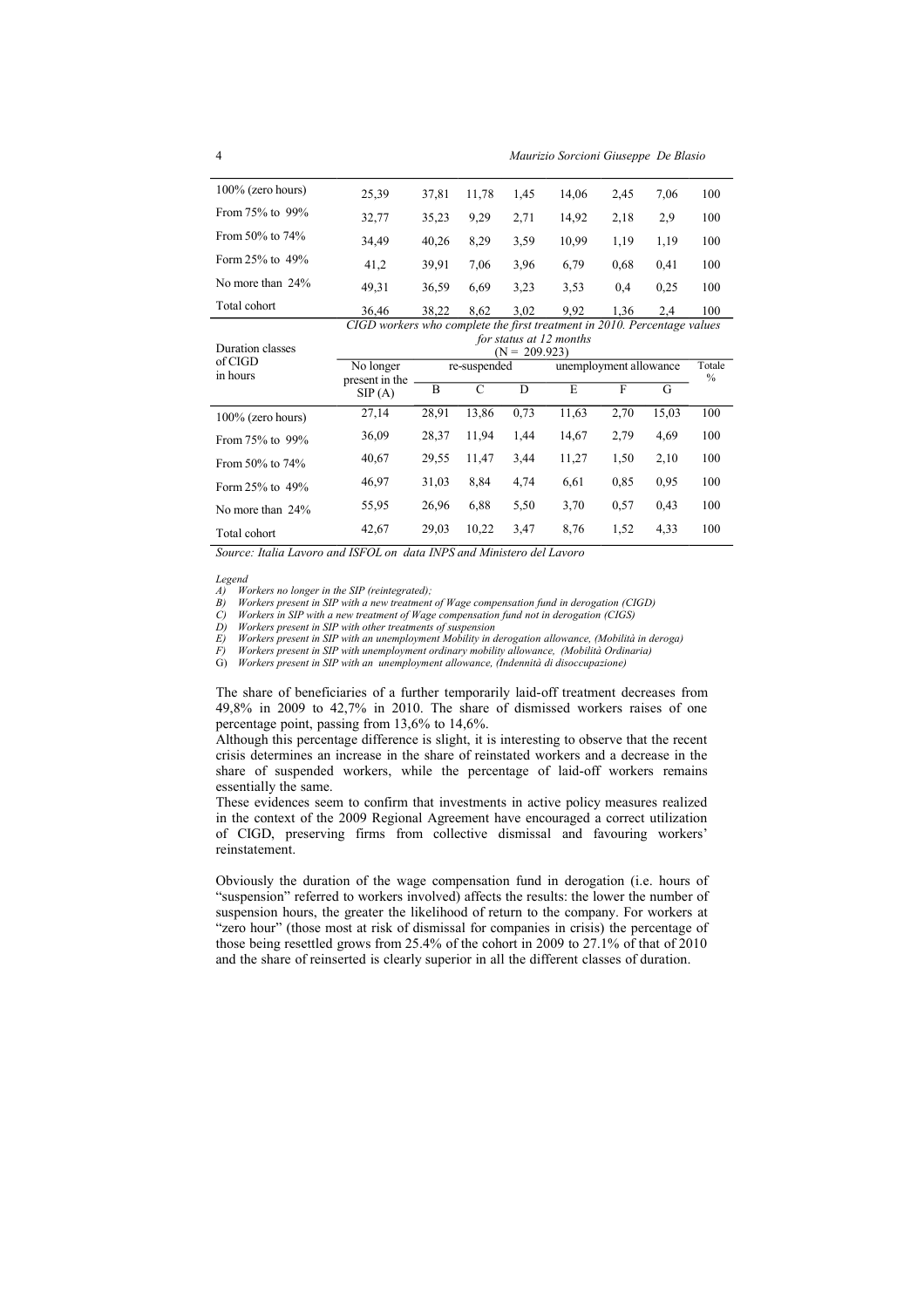#### *Employment outcomes of Short-time work scheme and Unemployment insurance program*  **beneficiaries: a longitudinal approach** 5

These preliminary results do not allow to estimate the causal effect of active policies, and this aspect remains an area of further research. This could be possible through:

• the acquisition of the Regional labour informative systems that allow to access individual data on CIGD workers' participation to policy measures and analyze the effects of different treatments on the changes of employment status;

• the adoption of counterfactual models. In particular way, a control group could be represented by those CIDG beneficiaries that do not take part to active policy measures.

The second part of this paper regards the analysis of workers who are laid off and receive the Mobility allowance.

In this case, we distinguish between the beneficiaries of the treatment in derogation from those who receive an ordinary treatment. We analyze the employment outcomes of these two groups in the 24 months after the beginning of the treatment period.

Table 2 shows a summary of the results. More specifically, 47,2% of the first group workers does not receive any job contract, while 52,8% obtains a job. In particular way, 16,8% of all beneficiaries of this group has a permanent contract. These results seem to be interesting especially considering that they are observed during the peak of the recent economic downturn.

On the other hand, the second group is related to the beneficiaries of the ordinary Mobility allowance (*Mobilitá ordinaria*) – that are not included in the 2009 Regional Agreement. We observe, in this case, that the share of participants who receive at least a job contract is 47,9%.

Hence, it seems evident that the probability to obtain a job contract is higher for beneficiaries of the treatment in a derogation regime rather than those in an ordinary regime.

Analogous considerations are possible when we take into account the type of contract. As a matter of fact, the share of participants who receive a permanent job contract is higher for beneficiaries of treatment in law derogation. Although this result could be seen as the consequence of the systematically different characteristics of firms involved in the programmes, we believe that the participation to the labour policy measures represents the main motive of this phenomenon. As said above a counterfactual approach could allow to separate these effects.

|                                                              | Mobilità in deroga |         | Mobilità ordinaria |           |
|--------------------------------------------------------------|--------------------|---------|--------------------|-----------|
|                                                              | v.a                | $V_{0}$ | v.a                | $v_{.}\%$ |
| Workers who start the first treatment in Mobility<br>in 2009 | 18.925             | 100.0   | 62.747             | 100.0     |
| $W_1, L_2, \ldots, L_r, J_1, \ldots, L_r$                    | 8.930              | 47.2    | 32.670             | 52.1      |

*Table 2: Longitudinal analysis on workers who start the first treatment in Mobility in 2009. Percentage of Workers who sign at least an employment contract in 24 consecutive months.*

*Workers who do not sign any contract of employ-*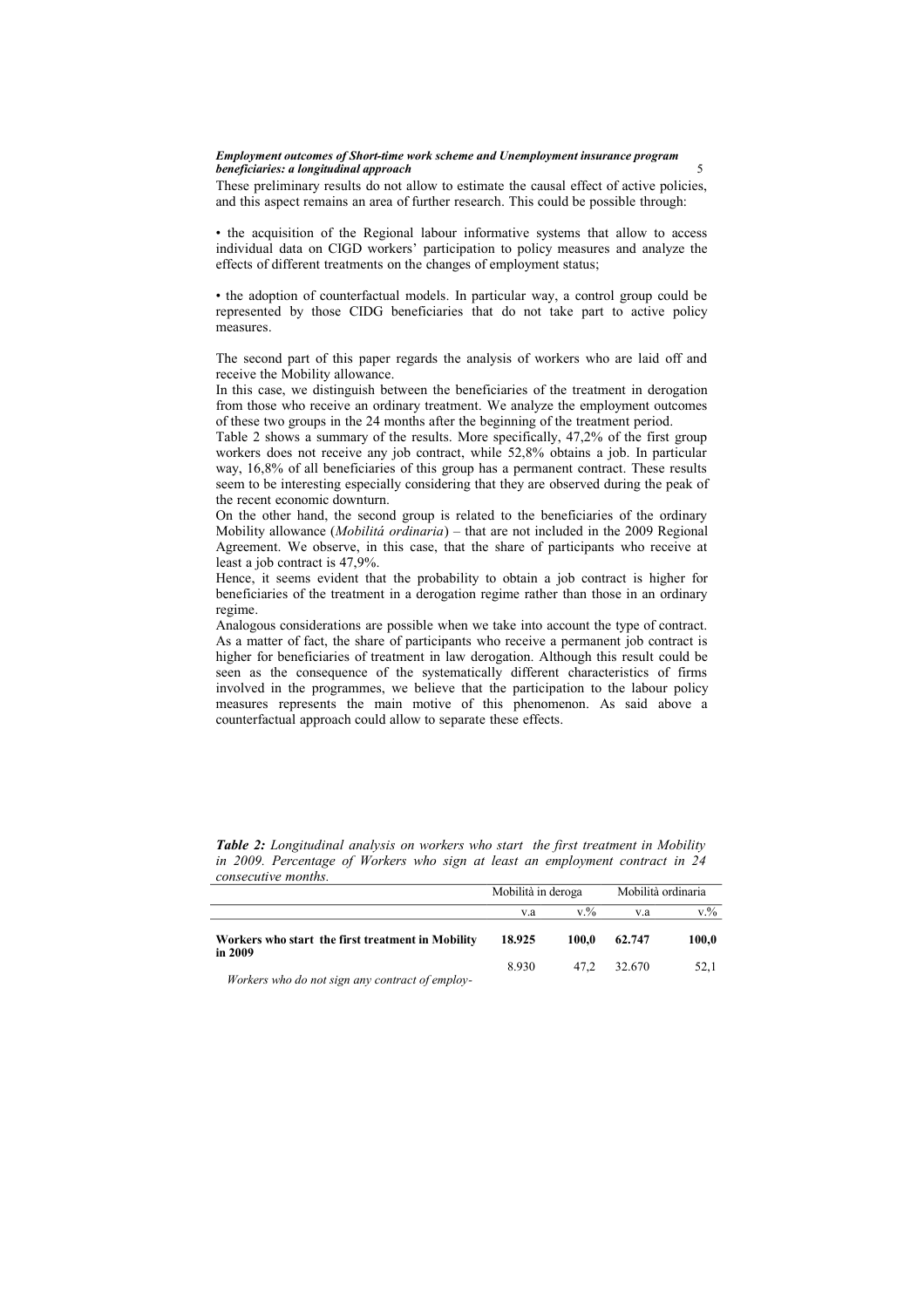*ment within 24 months*

| Workers who sign at least an employment contract<br>in 24 consecutive months                                                     | 9.925 | 52,4 | 30.077 | 47.9 |
|----------------------------------------------------------------------------------------------------------------------------------|-------|------|--------|------|
| Workers who sign at least a permanent employ-<br>ment contract (permanent job) in 24 consecutive<br>months                       | 1.667 | 8,8  | 3.248  | 5,2  |
| Workers who sign at least a temporary<br>employment contract in 24 consecutive months                                            | 8.258 | 43,6 | 26.829 | 42,8 |
| Workers who sign at least a temporary<br>employment contract transformed in permanent<br>contract in 24 consecutive months       | 1.189 | 6,3  | 5.929  | 9,4  |
| Workers who sign at least a temporary employ-<br>ment contract not transformed in permanent<br>contract in 24 consecutive months | 7.069 | 37,4 | 20.900 | 33,3 |
| Average waiting days for workers who sign at<br>least an employment contract in 24 consecutive<br>months                         | 278   |      | 226    |      |

*Source: Italia Lavoro and ISFOL on data INPS and Ministero del Lavoro*

#### **1.2 Survival analysis: an application of the Kaplan Meier model to the Mobility allowance beneficiaries.**

To deepen the descriptive analysis, we propose in this paragraph an application of the Kaplan Meier survival analysis approach to estimate the probability of exit from the unemployment status for the Mobility allowance beneficiaries.

Although this approach is widely used in epidemiological contexts, we believe that there is a certain analogy between the two fields. A previous application of survival analysis models with Kaplan Meier method was carried out by the Region of Sardinia and Italia Lavoro in the analysis of the customers of the centers for employment services. The study aims at calculating the probability of the unemployed members to leave the administrative unemployment status.

In this paper, we apply the Kaplan Meier method to the two cohorts of beneficiaries of the ordinary Mobility allowance and the Mobility allowance in derogation. The analysis

is conducted on 2009 beneficiaries and allows to estimate the probability to leave the unemployment status during the 24 months after the beginning of the treatment.

The integration of the two administrative sources permits to estimate this probability, differentiating by different social groups. *Figure 1* shows the probability of survival between the two forms of treatment (ordinary and in derogation). The results suggest that beneficiaries of Mobility in derogation are characterized by a higher probability to find a (dependent or parasubordinate) job.

On the other hand, *Figure 2* shows the different survival curves for beneficiaries of Mobilitá, according to their geographical origin. In this case, it is possible to observe an evident difference in the employment probability. As a matter of fact, only 30% of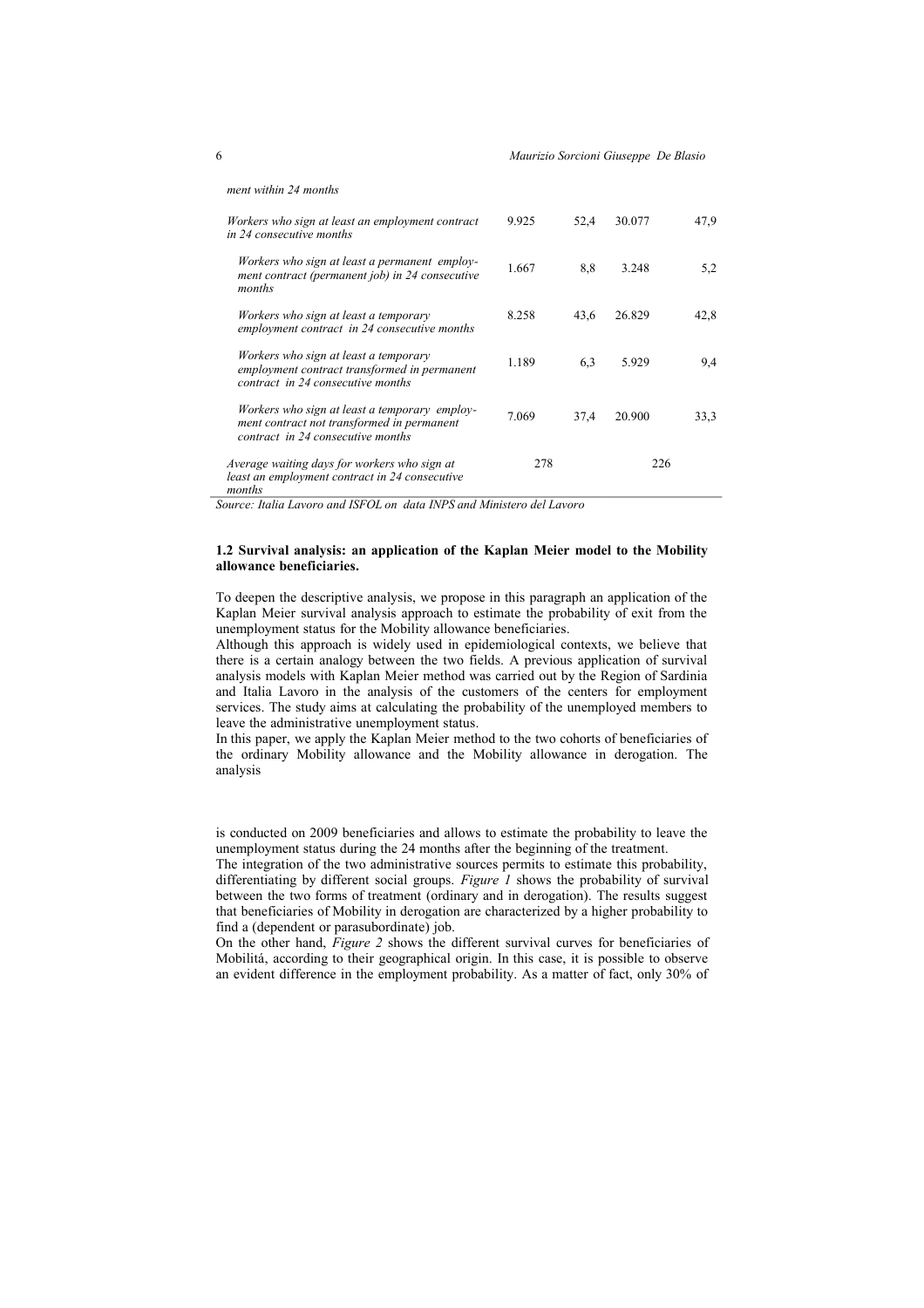#### *Employment outcomes of Short-time work scheme and Unemployment insurance program*  **beneficiaries: a longitudinal approach** *beneficiaries: a longitudinal approach f*

the beneficiaries in the North East area remains in the initial condition (unemployed), while the most part could find a job. These probabilities are significantly lower when we consider participants from the South.





*Fonte: elaborazione Italia Lavoro si dati INPS e Ministero del Lavoro*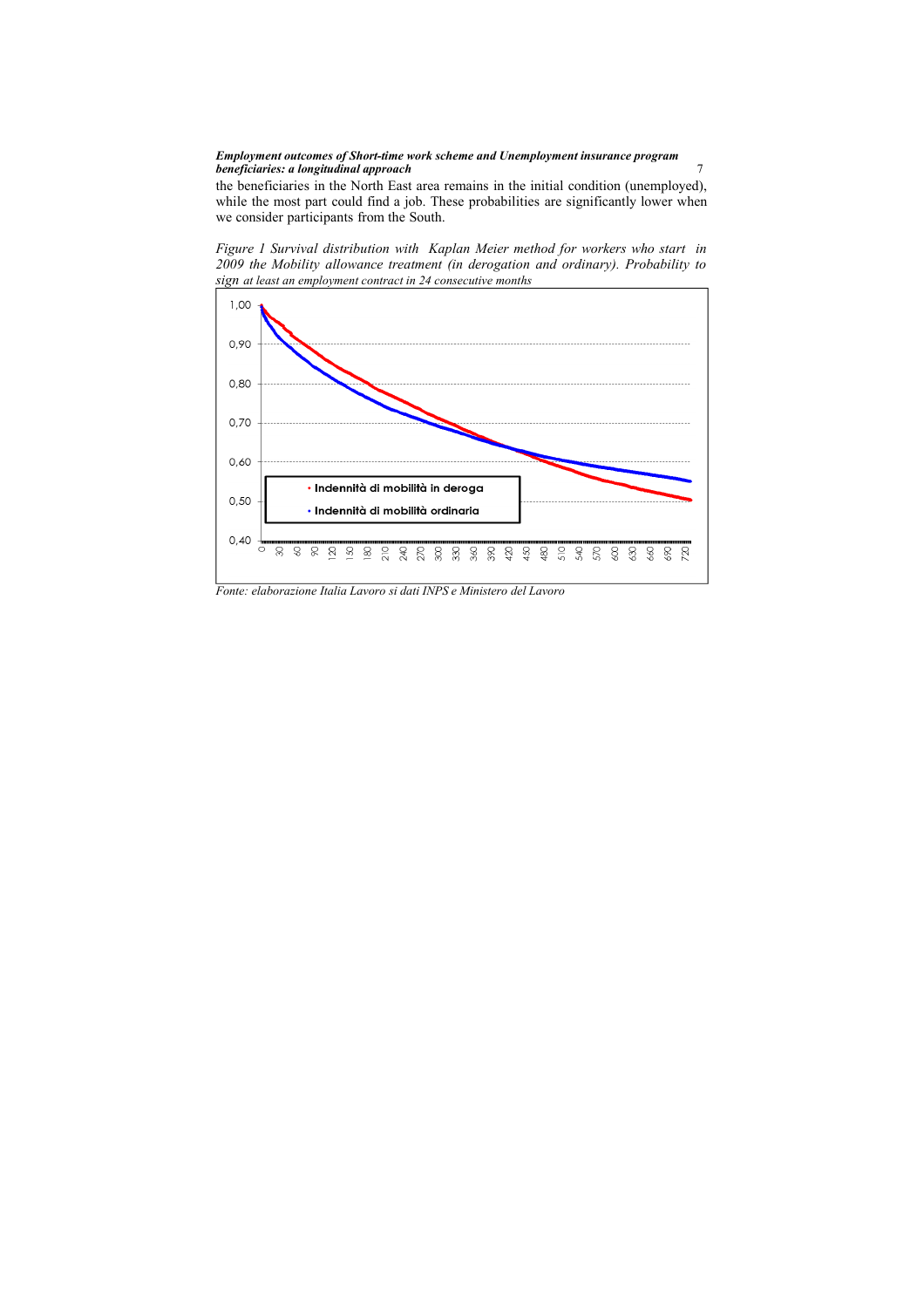*Figure 2 Survival distribution with Kaplan Meier method for workers who start in 2009 the mobility allowance treatment (in derogation and ordinary). Probability to sign at least an employment contract in 24 consecutive months for North West, North East, Central and Southern Italy.* 



*Fonte: elaborazione Italia Lavoro si dati INPS e Ministero del Lavoro* 

## **1.3 Conclusion**

The results in this paper reveal some interesting aspects that need a further investigation. The use of counterfactual approach[5] is necessary in order to assess the causal effect of the policy measures adopted. In this regard, we also believe that the introduction of Cox regression models [6], in the survival analysis approach, could be useful in order to establish the factors that may contribute to determine the change of status (age, sex and sector). Finally, the access to individual data of participants in various policy measures could increase highly the informative power of the analysis. In conclusion, although a number of areas for further research remains and seems necessary, this paper can be considered as a first attempt to valorise administrative data sources in the analysis of policy measure impact. We believe that future studies on this topic could not more leave aside from this type of data.